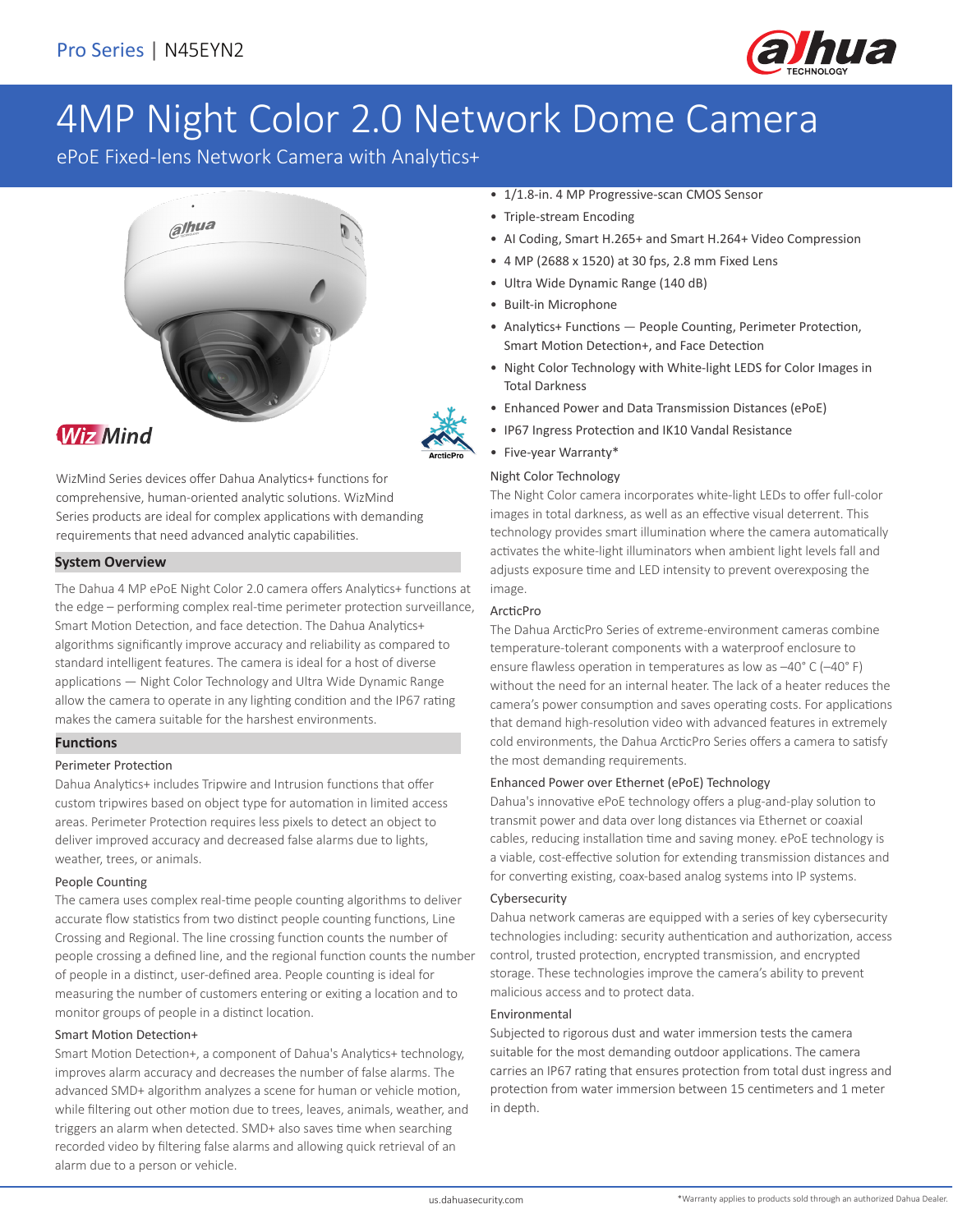## Pro Series | N45EYN2

### **Technical Specification**

| m | ے . |  |
|---|-----|--|

| Camera                          |              |                                                                                                                                                                      |                               |                                          |                                         |  |
|---------------------------------|--------------|----------------------------------------------------------------------------------------------------------------------------------------------------------------------|-------------------------------|------------------------------------------|-----------------------------------------|--|
| Image Sensor                    |              | 1/1.8-in. 4 MP Progressive-scan CMOS                                                                                                                                 |                               |                                          |                                         |  |
| <b>Effective Pixels</b>         |              | 2688(H) x 1520(V)                                                                                                                                                    |                               |                                          |                                         |  |
| RAM/ROM                         |              |                                                                                                                                                                      | 512 MB/128 MB                 |                                          |                                         |  |
| <b>Scanning System</b>          |              | Progressive                                                                                                                                                          |                               |                                          |                                         |  |
| <b>Electronic Shutter Speed</b> |              | Auto, Manual, 1/3 s to 1/100,000 s                                                                                                                                   |                               |                                          |                                         |  |
| S/N Ratio                       |              | > 56 dB                                                                                                                                                              |                               |                                          |                                         |  |
| Minimum Illumination            |              | Color: 0.0005 lux at F1.0                                                                                                                                            |                               |                                          |                                         |  |
| <b>Illuminator Type</b>         |              | White-light LED                                                                                                                                                      |                               |                                          |                                         |  |
| <b>Illumination Distance</b>    |              | 20.0 m (65.64 ft)                                                                                                                                                    |                               |                                          |                                         |  |
| <b>Illuminator Control</b>      |              | Automatic, Manual, Off                                                                                                                                               |                               |                                          |                                         |  |
| Illuminators                    |              | Two(2)                                                                                                                                                               |                               |                                          |                                         |  |
| Lens                            |              |                                                                                                                                                                      |                               |                                          |                                         |  |
| Lens Type                       |              | Fixed-focal                                                                                                                                                          |                               |                                          |                                         |  |
| Mount Type                      |              | M16                                                                                                                                                                  |                               |                                          |                                         |  |
| Focal Length                    |              | $2.8$ mm                                                                                                                                                             |                               |                                          |                                         |  |
| Maximum Aperture                |              | F1.0                                                                                                                                                                 |                               |                                          |                                         |  |
| Angle of View                   |              | Horizontal: 107°<br>Vertical: 60°<br>Diagonal: 135°                                                                                                                  |                               |                                          |                                         |  |
| Iris Type                       |              | Fixed                                                                                                                                                                |                               |                                          |                                         |  |
| Close Focus Distance            |              | 1.60 m (5.25 ft)                                                                                                                                                     |                               |                                          |                                         |  |
| DORI <sup>1</sup>               | Lens         | Detect<br>$(8$ ppf $)$                                                                                                                                               | Observe<br>$(19$ ppf $)$      | Recognize<br>$(38 \text{ ppf})$          | Identify<br>$(76$ ppf $)$               |  |
| <b>Distance</b>                 | $2.8$ mm     | 58.2 m<br>(190.9 ft)                                                                                                                                                 | 23.3 m<br>$(76.4 \text{ ft})$ | 11.6 <sub>m</sub><br>$(38.1 \text{ ft})$ | 5.8 <sub>m</sub><br>$(19.0 \text{ ft})$ |  |
| Installation Angle              |              |                                                                                                                                                                      |                               |                                          |                                         |  |
| Range                           |              | Pan: 0° to 355°<br>Tilt: 0° to 80°<br>Rotation: 0° to 355°                                                                                                           |                               |                                          |                                         |  |
| Video                           |              |                                                                                                                                                                      |                               |                                          |                                         |  |
| Compression                     |              | AI Coding, Smart H.265+, H.265, Smart H.264+, H.264,<br>H.264B, H.264H, MJPEG (sub stream only)                                                                      |                               |                                          |                                         |  |
| <b>Streaming Capability</b>     |              | Three (3) Streams                                                                                                                                                    |                               |                                          |                                         |  |
| Resolution                      |              | 4 MP (2688 x 1520), 2560 x 1440, 2304 x 1296,<br>1080p (1920 x 1080), 1.3 MP (1280 x 960),<br>720p (1280 x 720), D1 (704 x 480), VGA (640 x 480),<br>CIF (352 x 240) |                               |                                          |                                         |  |
|                                 | Main Stream  | 4 MP (2688 x 1520) at 30 fps                                                                                                                                         |                               |                                          |                                         |  |
| Frame Rate                      | Sub Stream 1 | D1 (704 x 480) at 30 fps                                                                                                                                             |                               |                                          |                                         |  |
|                                 | Sub Stream 2 | 1080p (1920 x 1080) at 1 fps                                                                                                                                         |                               |                                          |                                         |  |
| <b>Bit Rate Control</b>         |              | CBR/VBR                                                                                                                                                              |                               |                                          |                                         |  |
| <b>Bit Rate</b>                 |              | H.264: 32 Kbps to 8192 Kbps<br>H.265: 19 Kbps to 8192 Kbps                                                                                                           |                               |                                          |                                         |  |
| Day/Night                       |              | Color, B/W                                                                                                                                                           |                               |                                          |                                         |  |
| <b>BLC Mode</b>                 |              | BLC, HLC, Ultra WDR (140 dB), SSA                                                                                                                                    |                               |                                          |                                         |  |

| <b>White Balance</b>                   |              | Auto, Natural, Street Lamp, Outdoor, Manual,<br>Regional Custom                                                                                                                                                                                                       |  |
|----------------------------------------|--------------|-----------------------------------------------------------------------------------------------------------------------------------------------------------------------------------------------------------------------------------------------------------------------|--|
| Gain Control                           |              | Auto, Manual, Gain Priority, Shutter Priority                                                                                                                                                                                                                         |  |
| Noise Reduction                        |              | 3D DNR                                                                                                                                                                                                                                                                |  |
| <b>Motion Detection</b>                |              | Off, On (4 Zones)                                                                                                                                                                                                                                                     |  |
| Region of Interest                     |              | Off, On (4 Zones)                                                                                                                                                                                                                                                     |  |
| <b>Advanced Features</b>               |              | Defog                                                                                                                                                                                                                                                                 |  |
| Image Rotation                         |              | $0^\circ$ , 90 $^\circ$ , 180 $^\circ$ , 270 $^\circ$                                                                                                                                                                                                                 |  |
| Mirror                                 |              | Off, On                                                                                                                                                                                                                                                               |  |
| Privacy Masking                        |              | Off, On (8 Areas, Rectangular)                                                                                                                                                                                                                                        |  |
| Audio                                  |              |                                                                                                                                                                                                                                                                       |  |
| Compression                            |              | G.711a, G.711Mu, G.726, G.723, PCM                                                                                                                                                                                                                                    |  |
| Network                                |              |                                                                                                                                                                                                                                                                       |  |
| Ethernet                               |              | RJ-45 (10/100 Base-T)                                                                                                                                                                                                                                                 |  |
| Protocol                               |              | HTTP, HTTPS, TCP, ARP, RTSP, RTP, UDP, SMTP,<br>FTP, DHCP, DNS, DDNS, PPPOE, IPv4/v6, QoS,<br>UPnP, NTP, ICMP, IGMP, 802.1x                                                                                                                                           |  |
| Interoperability                       |              | ONVIF (Profile S/Profile G/Profile T); CGI; Milestone;<br>Genetec; P2P                                                                                                                                                                                                |  |
| <b>Streaming Method</b>                |              | Unicast / Multicast                                                                                                                                                                                                                                                   |  |
| <b>Maximum User Access</b>             |              | 20 (Total Bandwidth: 80 Mbps)                                                                                                                                                                                                                                         |  |
| Edge Storage                           |              | Network Attached Storage (NAS)<br>FTP, SFTP<br>Micro SD Card Slot, maximum 256 GB                                                                                                                                                                                     |  |
| Web Viewer                             |              | IE (Version 8 and higher), Chrome, Firefox                                                                                                                                                                                                                            |  |
| Management Software                    |              | DSS, DMSS                                                                                                                                                                                                                                                             |  |
| <b>Mobile Operating System</b>         |              | iOS, Android                                                                                                                                                                                                                                                          |  |
| Cybersecurity                          |              | Video Encryption, Firmware Encryption,<br>Configuration Encryption, Digest, WSSE, Account<br>Lockout, Security Logs, IP/MAC Filtering, Generating<br>and Importing X.509 Certification, Syslog, HTTPS,<br>802.1x, Trusted Boot, Trusted Execution, Trusted<br>Upgrade |  |
| Certifications                         |              |                                                                                                                                                                                                                                                                       |  |
|                                        |              | UL60950-1, CAN/CSA C22.2 No.60950-1-07                                                                                                                                                                                                                                |  |
| Safety                                 |              | EN62368-1                                                                                                                                                                                                                                                             |  |
| Electromagnetic Compatibility<br>(EMC) |              | CFR 47 FCC Part 15 Subpart B<br>Electromagnetic Compatibility Directive 2014/30/EU                                                                                                                                                                                    |  |
| Interface                              |              |                                                                                                                                                                                                                                                                       |  |
| Audio                                  | Input        | One (1) Channel, RCA plus a built-in Microphone                                                                                                                                                                                                                       |  |
|                                        | Output       | One (1) Channel, RCA                                                                                                                                                                                                                                                  |  |
| Alarm                                  | Input        | One (1) Channlel, 5mA 3V to 5V DC                                                                                                                                                                                                                                     |  |
|                                        | Output       | One (1) Channlel, 300mA, 12V DC                                                                                                                                                                                                                                       |  |
| Electrical                             |              |                                                                                                                                                                                                                                                                       |  |
| Power Supply                           |              | 12 VDC ±30%, PoE (IEEE 802.3af, Class 0), or ePoE                                                                                                                                                                                                                     |  |
| Power                                  | <b>Basic</b> | 12 VDC: 2.2 W<br>PoE: 2.8 W                                                                                                                                                                                                                                           |  |
| Consumption                            | Maximum      | 12 VDC: 6.9 W<br>PoE: 7.9 W                                                                                                                                                                                                                                           |  |
| Environmental                          |              |                                                                                                                                                                                                                                                                       |  |
| <b>Operating Conditions</b>            |              | $-40^{\circ}$ C to +60° C (-40° F to +140° F)<br>Less than 95% RH                                                                                                                                                                                                     |  |
| <b>Storage Conditions</b>              |              | $-40^{\circ}$ C to +60° C (-40° F to +140° F),                                                                                                                                                                                                                        |  |
| Ingress Protection                     |              | <b>IP67</b>                                                                                                                                                                                                                                                           |  |
| Vandal Resistance                      |              | <b>IK10</b>                                                                                                                                                                                                                                                           |  |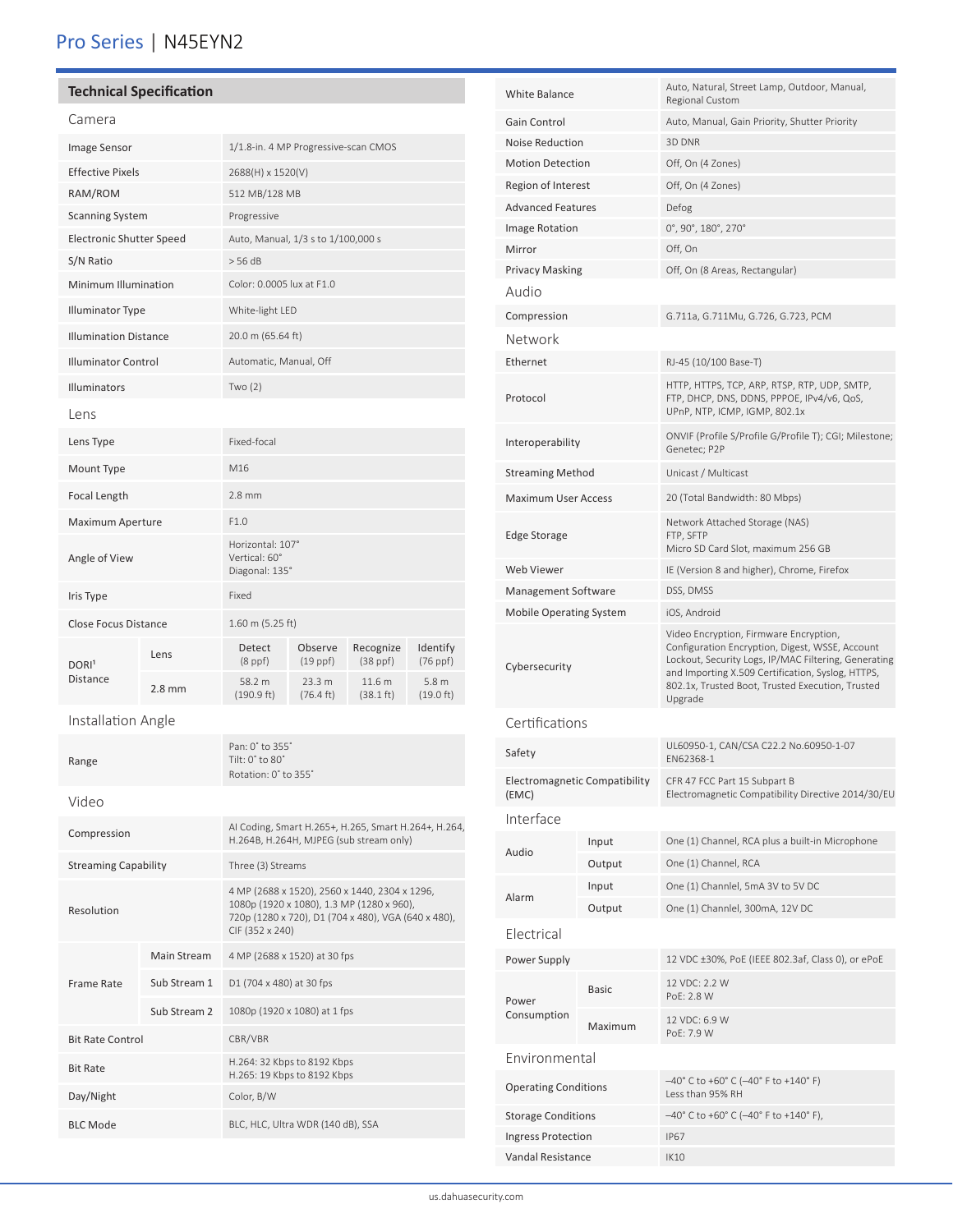### Construction

| Casing                                                                     |         | Metal                                                                                                                                                                                                                                                                                                                   |  |  |
|----------------------------------------------------------------------------|---------|-------------------------------------------------------------------------------------------------------------------------------------------------------------------------------------------------------------------------------------------------------------------------------------------------------------------------|--|--|
| Dimensions (L x W x H)                                                     |         | ø122.0 mm x 94.0 mm (ø4.80 in. x 3.70 in.)                                                                                                                                                                                                                                                                              |  |  |
| Net Weight                                                                 |         | 0.71 kg (1.57 lb)                                                                                                                                                                                                                                                                                                       |  |  |
| <b>Gross Weight</b>                                                        |         | 0.97 kg (2.14 lb)                                                                                                                                                                                                                                                                                                       |  |  |
| Analytics+ Functions <sup>2</sup>                                          |         |                                                                                                                                                                                                                                                                                                                         |  |  |
| Smart Plan Schedule                                                        |         | Enable Analytics+ functions depending on a user-defined<br>schedule. Allows the camera to switch analytic functions<br>based on time.                                                                                                                                                                                   |  |  |
| <b>Perimeter Protection</b>                                                |         | • Detects human or vehicle violations using the<br>following methods:<br>Tripwire: a target crosses a defined line.<br>Intrusion: a target enters or exits a defined<br>perimeter.<br>• Monitors a combination of detection methods.<br>· Search and retrieve video based on target type.                               |  |  |
| <b>People Counting</b>                                                     |         | • Delivers accurate flow statistics from the following<br>methods:<br>Line Crossing: counts a person as they cross a<br>threshold in a defined direction.<br>Region: counts the number of people in a defined<br>area.<br>• Counts people simultaneously from four (4) threshold<br>lines and four (4) defined regions. |  |  |
| Queue Management                                                           |         | • Monitors four (4) user-defined regions where people<br>wait in line (or queue). Issues an alarm for the<br>following triggers:<br>People in Line: the number of people in line exceeds<br>a minimum threshold.<br>Wait Time: time a person waits in line is greater than<br>the minimum queue time.                   |  |  |
| <b>Face Detection</b>                                                      |         | • Detects and captures a snapshot of a human face<br>within a scene.                                                                                                                                                                                                                                                    |  |  |
| Smart Motion Detection+                                                    |         | • Differentiates between and classifies human and<br>vehicle objects.<br>• Filters false alarms due to leaves, lights, animals, and<br>other inconsequential objects.<br>• Extracts human or vehicle objects from recorded<br>video for quick target search and retrieval.                                              |  |  |
| Recommended                                                                | Human   | Up to 10.0 m (32.81 ft)                                                                                                                                                                                                                                                                                                 |  |  |
| Detection<br><b>Distance</b>                                               | Vehicle | Up to 15.0 m (49.21 ft)                                                                                                                                                                                                                                                                                                 |  |  |
| Intelligent Video System Functions                                         |         |                                                                                                                                                                                                                                                                                                                         |  |  |
| IVS triggers an alarm and takes a defined action for the following events: |         |                                                                                                                                                                                                                                                                                                                         |  |  |
| <b>Standard Features</b>                                                   |         | • Tampering with the camera.<br>• Error writing to an onboard Micro SD card.<br>• Error sending or receiving data over the network.<br>• Unauthorized access to the camera.<br>• IP Address Conflict                                                                                                                    |  |  |
| <b>Premium Features</b>                                                    |         |                                                                                                                                                                                                                                                                                                                         |  |  |

| <b>Premium Features</b>  |                                                                                                       |
|--------------------------|-------------------------------------------------------------------------------------------------------|
| <b>Missing Object</b>    | An object is missing from a designated area.                                                          |
| <b>Abandoned Object</b>  | An object is placed in a designated area where no<br>object should be.                                |
| Scene Change             | A person or object moves the camera to change the<br>scene or covers the camera to obscure the scene. |
| <b>Fast Moving</b>       | Target exceeds a set speed when exiting a defined area                                                |
| <b>Parking Detection</b> | Vehicle remains in a defined area without motion for a<br>set period of time.                         |
| <b>Crowd Gathering</b>   | Specified number of people remain inside a defined<br>area for a set time.                            |
| Loitering Detection      | Target is in motion inside a defined area longer than a<br>specified amount of time.                  |

### **ePoE Transmission Distances**

Via CAT5E/CAT6 Ethernet Cable ePoE supply voltage 48 V Maximum DC resistance < 10 Ω/100 m

| Cable Length,<br>m(ft) | Bandwidth,<br>Mbps | PoE Load Capacity,<br>W | Hi-PoE Load Capacity,<br>W | Working<br>Mode |
|------------------------|--------------------|-------------------------|----------------------------|-----------------|
| 100 (328)              | 100                | 25.5                    | 53                         | IEEE/E100       |
| 200 (656)              | 100                | 25.5                    | 33                         | E100            |
| 300 (984)              | 100                | 19                      | 19                         | E100            |
| 400 (1312)             | 10                 | 17                      | 17                         | F <sub>10</sub> |
| 500 (1640)             | 10                 | 13                      | 13                         | E10             |
| 800 (2625)             | 10                 |                         |                            | F <sub>10</sub> |

### Via CAT5E/CAT6 Ethernet Cable

ePoE supply voltage 53 V Maximum DC resistance < 10 Ω/100 m

| Cable Length,<br>m(ft) | Bandwidth,<br>Mbps | PoE Load Capacity,<br>W | Hi-PoE Load Capacity,<br>W | Working<br>Mode |
|------------------------|--------------------|-------------------------|----------------------------|-----------------|
| 100 (328)              | 100                | 25.5                    | 53                         | IEEE/E100       |
| 200 (656)              | 100                | 25.5                    | 47                         | E100            |
| 300 (984)              | 100                | 25.5                    | 32                         | E100            |
| 400 (1312)             | 10                 | 23                      | 26                         | F <sub>10</sub> |
| 500 (1640)             | 10                 | 20                      | 20                         | F <sub>10</sub> |
| 800 (2625)             | 10                 | 13                      | 13                         | F <sub>10</sub> |

### Via RG-59 Coaxial Cable

ePoE supply voltage 48 V Maximum DC resistance < 5 Ω/100 m

| Cable Length,<br>m(ft) | Bandwidth,<br>Mbps | PoE Load Capacity,<br>W | Hi-PoE Load Capacity,<br>W | Working<br>Mode  |
|------------------------|--------------------|-------------------------|----------------------------|------------------|
| 100 (328)              | 100                | 25.5                    | 50                         | IEEE/E100        |
| 200 (656)              | 100                | 25.5                    | 30                         | E100             |
| 300 (984)              | 100                | 18                      | 18                         | F <sub>100</sub> |
| 400 (1312)             | 100                | 15                      | 15                         | F100             |
| 500 (1640)             | 10                 | 12                      | 12                         | F <sub>10</sub>  |
| 800 (2625)             | 10                 | 6                       | 6                          | F <sub>10</sub>  |
| 1000 (3281)            | 10                 | 5                       | 5                          | F <sub>10</sub>  |

### Via RG-59 Coaxial Cable

ePoE supply voltage 53 V Maximum DC resistance < 5 Ω/100 m

| Cable Length,<br>m(ft) | Bandwidth,<br>Mbps | PoE Load Capacity,<br>W | Hi-PoE Load Capacity,<br>W | Working<br>Mode  |
|------------------------|--------------------|-------------------------|----------------------------|------------------|
| 100 (328)              | 100                | 25.5                    | 52                         | IEEE/E100        |
| 200 (656)              | 100                | 25.5                    | 48                         | F <sub>100</sub> |
| 300 (984)              | 100                | 25.5                    | 30                         | F <sub>100</sub> |
| 400 (1312)             | 100                | 20                      | 23                         | F100             |
| 500 (1640)             | 10                 | 16                      | 16                         | F <sub>10</sub>  |
| 800 (2625)             | 10                 | 10                      | 10                         | F <sub>10</sub>  |
| 1000 (3281)            | 10                 | 8                       | 8                          | F <sub>10</sub>  |

1. The DORI distance is a measure of the general proximity for a specific classification to help pinpoint the right camera for your needs. The DORI distance is calculated based on sensor specifications and lab<br>test results according to EN 62676-4 , the standard that defines the criteria for the Detect, Observe,<br>Recognize and I

2. Pair a Smart Motion Detection camera with a Dahua recording device that also offers SMD functionality to take advantage of SMD alarm filtering and object classification when searching and playing back recorded video.